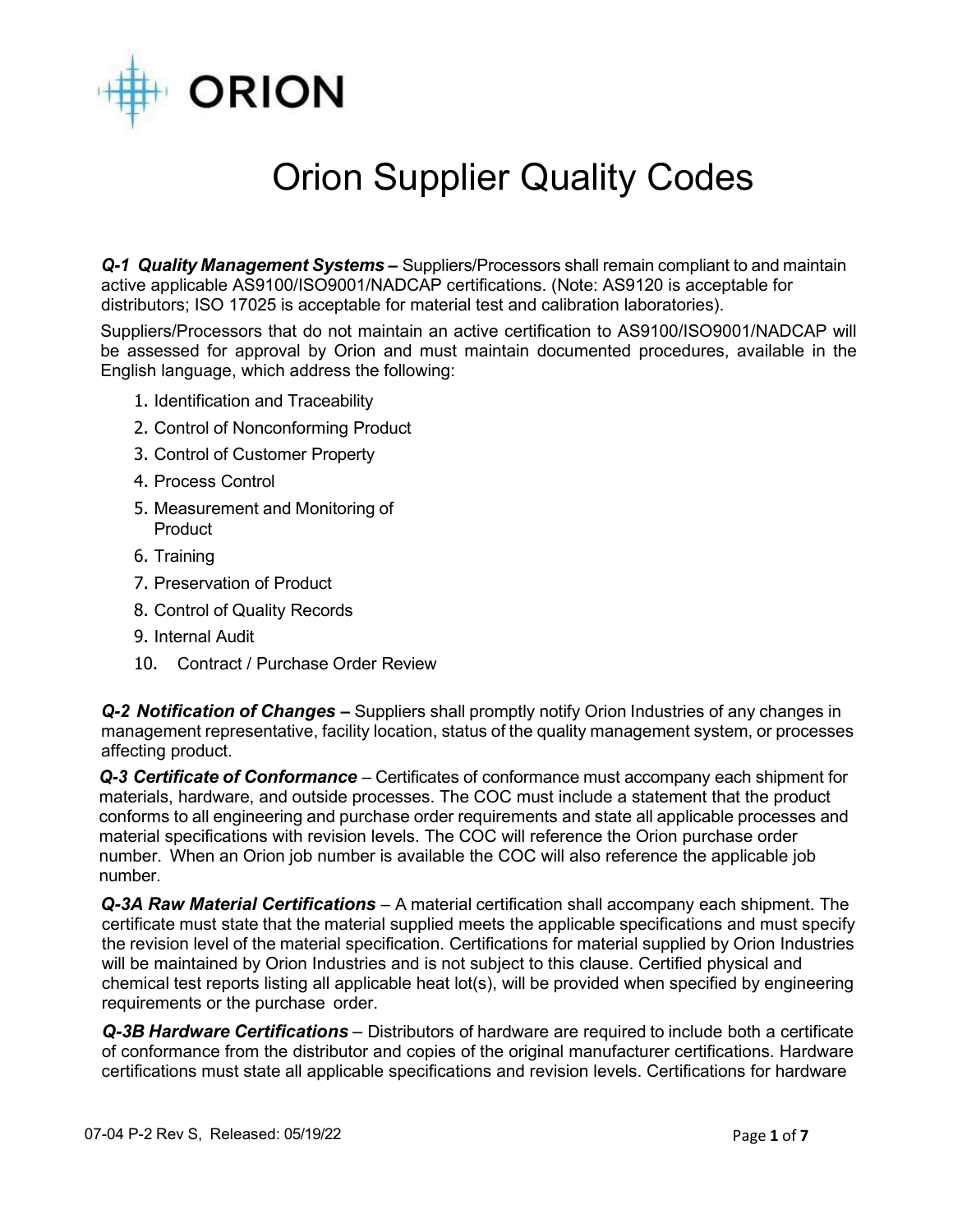supplied by Orion Industries will be maintained by Orion Industries and are not subject to this clause. Certified physical and chemical test reports for all applicable lot number(s), will be provided when specified by engineering requirements or the purchase order.

*Q-3C Electronic Component Certifications –* Distributors of electronic components are required to provide full supply chain traceability (certificates of conformance) and have verification that they are traceable to OCM\OEM; OCM\OEM authorized distributor, or authorized reseller that identifies the name and location of all the supply chain intermediaries from the part manufacturer to the direct source of the product. Supply chain traceability is defined as name and location of all supply chain intermediaries for all procurement lots, and date of all intermediate purchases from the part manufacturer to the direct source of the parts or materials for the supplier. Supply chain traceability is required for all parts or materials unless identified otherwise on the purchase order.

Certifications shall include at a minimum:

- 1. Manufacturer name and address
- 2. Manufacturer part number
- 3. Batch identification for the item such as date codes, lot codes, serializations, or another batch identification
- 4. Signature or stamp with the title of seller's authorized personnel signing the certificate
- 5. Certification to testing specification and revision level that parts are certified to

Electronic certifications must state all applicable specifications and revision levels. Certifications for electronics supplied by Orion Industries will be maintained by Orion Industries and is not subject to this clause. Certified physical and chemical test reports will be provided when specified by engineering requirements or the purchase order.

*Q-4 Shelf Life* – Shelf Life controlled materials shall be lot/batch traceable. The manufacturing date and expiration date of the product being sold must be noted on each individual container and/or certification as applicable. All products must have a minimum of 6 months shelf life remaining upon receipt at Orion Industries. Specific remaining shelf life requirements may be noted within the body of the purchase order and would take precedence over the minimum shelf life requirements noted in this Q-Note.

*Q-5 First Article* – Supplier shall perform First Article Inspection in accordance with AS9102 on all supplied product. AS9102 forms are available from Orion Industries upon request. First Article Inspection reports are to be supplied with the production shipment for all first article parts. Upon acceptance of the first article, the supplier shall make no changes to the method of manufacture, equipment used, materials, or processes which may affect interchangeability, function, dimensions, performance, or finishes, without obtaining approval in writing by Orion Industries Quality Assurance or Planning Department. This process shall be repeated, when changes occur that invalidate the original results.

*Q-6 Source inspection –* Source inspection is required by Orion Industries Quality Assurance. Supplier must contact Orion Industries Quality Assurance Representative prior to all shipments to Orion Industries, to allow for on-site source inspection when required.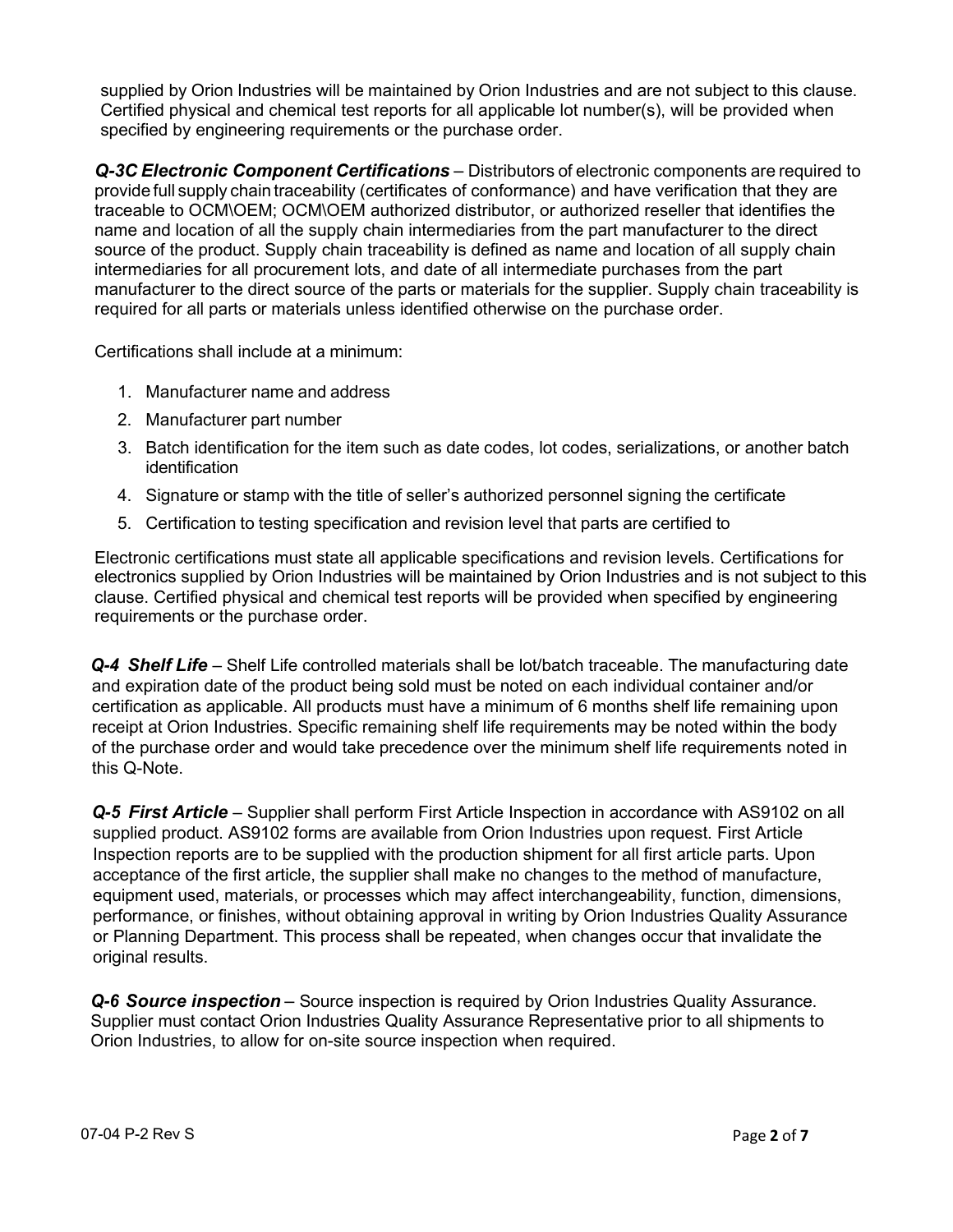**Q-7 Statistical Process Control** – Statistical process control is required and shall be implemented on this order as defined by Quality Assurance. The supplier-processor shall contact the Orion Industries Quality Assurance prior to manufacturing to arrange a meeting to define the required characteristics affected.

*Q-8* In-Process Inspection – In process inspection is required by Orion Industries. When this is required, the specific inspection point(s) in the process will be specified on the Purchase Order. The Supplier-processor shall contact Orion Industries and hold the material for in-process inspection by Orion Industries Quality Assurance.

*Q-9 Protection against Contamination or Damage* – No part-to-part contact allowed during transit. Part surface must have a protective sleeve or equivalent protection. External threads must have special protection against damage. The parts must be boxed, banded, or shipped in a manner that will ensure no damage will occur during handling or transit.

*Q-10 Right of Entry* – Orion Industries, its customers and regulatory authorities shall have right of access to all facilities and review all processes, subcontractors, contracted parts, procedures, and records related to this order.

*Q-11 Subcontracting without Written Approval – Subcontracting all or substantially all of the* order without written consent of Orion Industries Quality Assurance and Purchasing is prohibited.

*Q-12 Orion Industries Supplied Drawings and Specifications* – All engineering drawings and specifications provided by Orion Industries are Orion Industries property and must be returned with the order.

*Q-13 Quality Records* – The Supplier-processor shall maintain Quality records to preserve document identification, evidence of changes and approvals, and ensure their availability, accessibility, and protection from access by unauthorized persons. Supplier-processor shall retain quality records for a minimum of the calendar year plus ten (10) years from shipment of last part and store records in a manner that protects them from loss or damage. At the expiration of such period set forth above and prior to any disposal of records, the supplier-processor shall notify Orion of records to be disposed of and Orion reserves the right to request delivery of such records. In the event Orion chooses to exercise this right, the supplier-processor shall promptly deliver such records to Orion at no additional costs on media agreed to by both parties.

The supplier-processor is responsible for the transfer of records to Orion in the event that the supplierprocessor ceases operation or is acquired by another organization (merger, acquisition) at no additional costs on media agreed to by both parties.

This requirement remains in effect even in case of termination of commercial relationships between the supplier-processor and Orion.

**Q-14 Revision Control** – Unless otherwise specified, the latest revision applies on all listed specifications, drawings, process requirements, inspection/verification instructions and other relevant technical data.

**Q-15** *Supplier-Processor Non-Conforming Product/Process Notification* - Supplier-processor must notify Orion Industries of nonconforming product or process failures within 3 days, to include notification of any non-conforming product that may have shipped. Arrangements must be made to allow for Orion Industries to disposition all nonconforming product.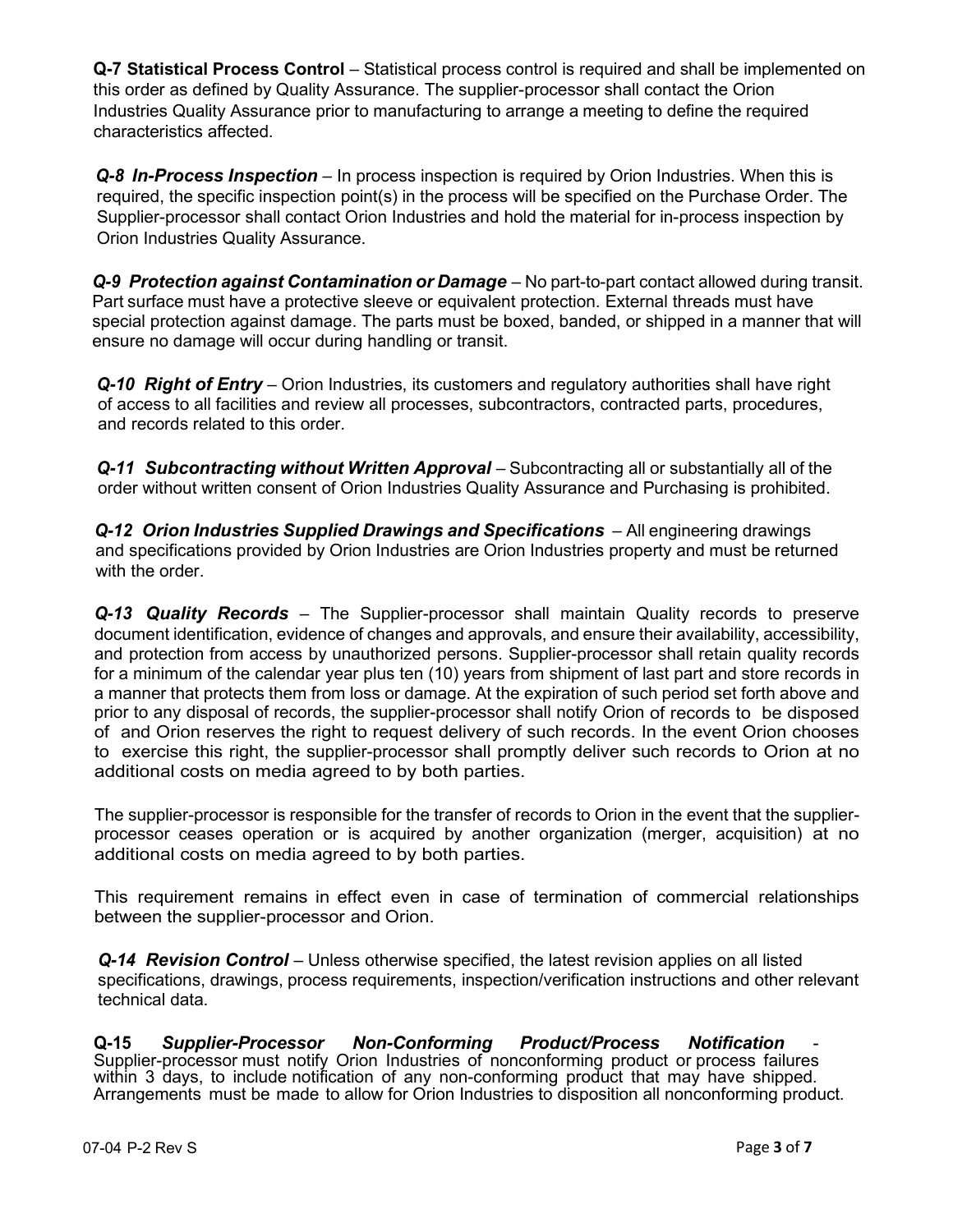**Q-16 Supplier-Processor Request for Deviation on Product/Process**- The supplier-processor agrees not to make any change in materials, services, parts, or design details which would affect products or parts or any components thereof with regard to:

- a) part number identification
- b) physical or functional interchangeability
- c) repair and overhaul procedures, processes and material changes which affect these procedures without prior written approval from Orion Industries.

Written authorization must be obtained from Orion Industries prior to any deviations with regards to internal process changes and any requirements stated on the Purchase Order, drawing, specification, or other requirements that are known but not stated.

*Q-17 Flow Down Requirements* - The Supplier-processor shall flow down all applicable document and specification revisions, changes, departures, and requirements to their sub-tier suppliers- processors. (Ref: Orion website/Orion Quality/Boeing D1-4426 Approved Processes). Where DPD/MBD requirements are indicated, the supplier-processor will ensure that the requirements of D6-51991 or equivalent documents are referenced. Where special processing requirements are indicated, the supplier-processor will ensure that the requirements of D1-4426 are referenced. The Supplier-processor shall inspect or otherwise verify that all materials and or parts thereof, including those procured or furnished by subcontractors comply with the requirements of Orion Industries purchase order prior to shipment to Orion Industries.

*Q-18 NADCAP Approval* – Certifications must include evidence of NADCAP approval for heat treating. Finish house only: certifications must include evidence of NADCAP approval for chemical processing.

*Q-19 ITAR Requirements* – IMPORTANT/CONFIDENTIAL: This PO (and any drawings and/or attachments accompanying it) **may** contain confidential information, including information protected by United States Government. The information is intended only for the use of the intended recipient(s). Delivery of this PO to anyone other than the intended recipient(s) is not intended to waive any privilege or otherwise detract from the confidentiality of the PO. If you are not the intended recipient, or if this PO has been addressed to you in error, do not read, disclose, reproduce, distribute, disseminate or otherwise use this information, rather, please promptly notify the sender by phone or e-mail, and then destroy all copies of the PO and its attachments, if any.

All Suppliers – Processors of raw materials or services are required to comply with ITAR regulations as stated in 22 CFR §§120-130.

*Q-20 Manufacturing Facility Location*-Supplier is required to notify Orion of changes in manufacturing facility location. Upon review of the proposed changes, Orion may require additional information and approval prior to processing Orion product at the new location.

*Q-21 Counterfeit Parts*-Supplier shall put into place a documented program to avoid, detect, mitigate, and disposition counterfeit parts and materials. Suppliers should utilize and reference AS6174 for guidance. Suppliers shall also flow down counterfeit parts programs requirements to their sub-tiers, especially but not limited to:

- Electronic parts suppliers
- Raw material suppliers
- Distributors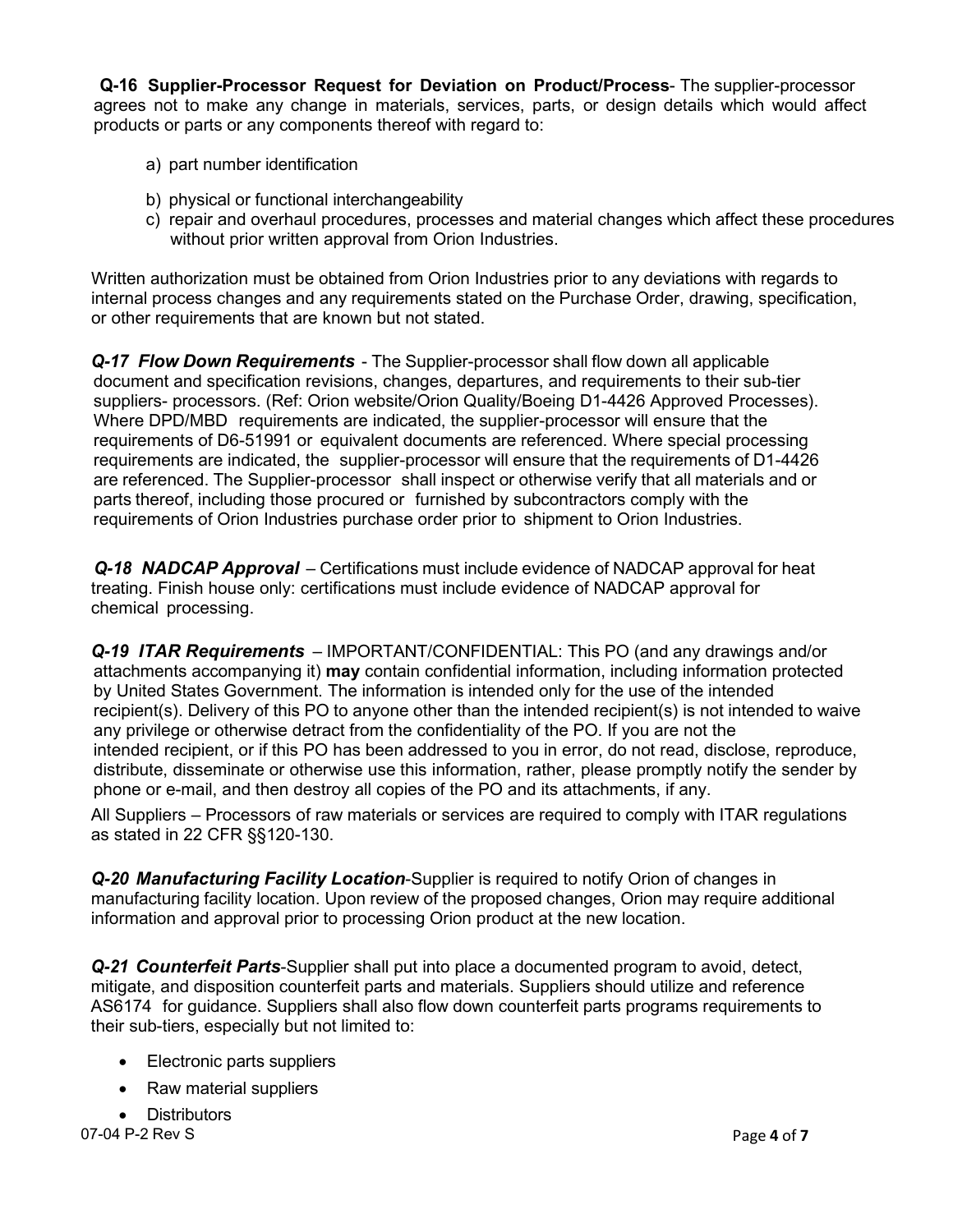**Q-22 Foreign Object Damage Control Program (FOD)-**The supplier shall establish, document, and maintain a program to control and eliminated FOD and/or contamination during the supplier's manufacturing, assembly, test, inspection, packaging, and shipping operations. When applicable, the supplier's FOD control program shall include controls to preclude FOD or contamination at the supplier's sub-tier sources. The FOD control program shall satisfy the requirements of AS9146. The following basic elements shall be included in the supplier's FOD control program.

- FOD prevention training
- Manufacturing planning consideration for FOD prevention
- Work sequencing
- Cleanliness of work area
- Control of tools, personal items, fasteners, scrap, etc.
- Protection from FOD during handling, packaging, and shipping
- Periodic (At least annually) evaluation of the FOD control program for effectiveness

*Q-23 Validation of Raw Material Test Reports*-When the supplier utilizes test reports to accept supplier purchased raw material, the following requirements apply:

- Test reports shall be checked 100% against supplier's requirements and applicable specifications.
- Suppliers shall apply appropriate controls to their external providers, to ensure that requirements are met. Risks associated with the provision of raw materials shall be identified and managed.
- Supplier shall retain test reports provided by the raw material supplier, as well as supplier's validation test results as quality records traceable to the conformance of product supplied.

*Q-24 Change Notification and Right of Access Requirements-* It is the seller's responsibility to notify Orion through documented methods, of changes relating to product, processes, approvals, qualifications, company name, ownership, and location. The seller must obtain written approval from Orion prior to transferring significant work or implementing significant changes in manufacturing. Orion, its customers, and regulatory agencies have the Right of Access to verify changes and records pertaining to Orion purchased product.

*Q-25 Conflict Minerals*-Seller shall ensure that all materials and hardware are free of all conflict minerals as defined by the CFSI. Orion will under no circumstances accept product containing conflict minerals in any form. Seller is responsible to maintain adequate traceability to ensure that all products are free of conflict minerals and to provide supporting documentation upon request.

*Q-26 FAA-PMA Markings*-Seller hereby acknowledges that the parts and/or materials being shipped under this order are intended for use under Boeing's Federal Aviation Administration (FAA) issued Production Certificate 700 and no articles (or constituent parts thereof) or accompanying paperwork (e.g.., packages, shippers, etc.) contain any Federal Aviation Administration-Parts Manufacturer Approval (FAA-PMA) markings."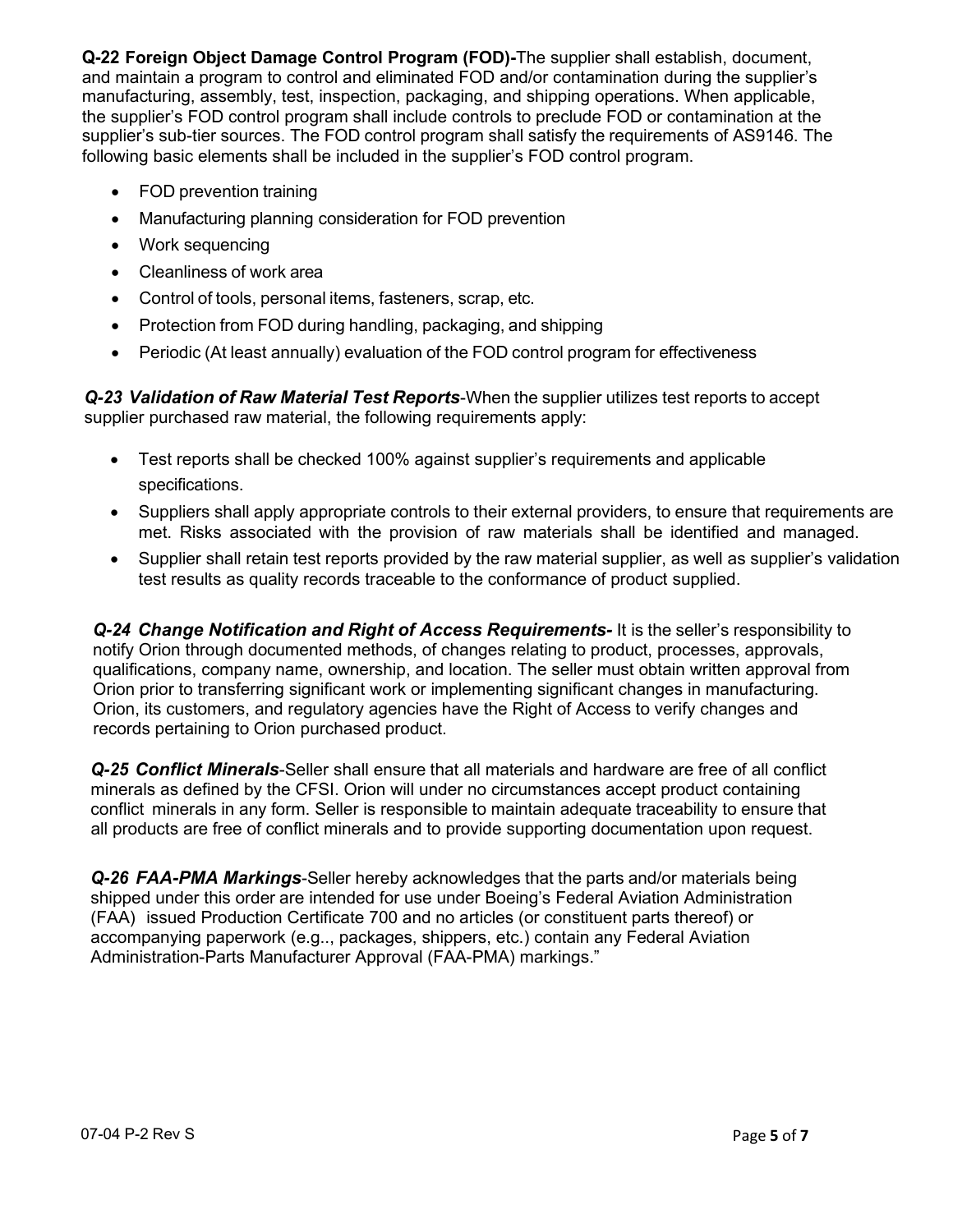## *Q-27 Ensuring that persons are aware of their contribution to product or service conformity; product safety; and the importance of ethical behavior.*

Supplier must be committed to the highest standards of ethics and business conduct. Supplier must comply with the law, honor commitments, act in good faith, and be accountable. Supplier must strive to maintain full compliance with all laws and regulations applicable to the operation of the business and customer relationships. Supplier must not offer, promise, authorize, or provide, directly or indirectly, anything of value (including business gifts or courtesies) with the intent or effect of inducing anyone to engage in unfair business practices. Supplier will avoid involvement in activities that may be perceived as a conflict-of-interest. Supplier will respect the legitimate proprietary rights and intellectual property rights of customers and Suppliers and take proper care to protect sensitive information, including confidential, proprietary, and personal information.

Supplier will support product safety by ensuring robust management of special requirements, critical items and key characteristics. If there are concerns with respect to product safety, Supplier will communicate them to Orion. If there is a concern at the Supplier's

premises with respect to safety during the manufacture of the product, Supplier will notify its own employees of the concern and whenever possible, mitigate the concern.

Supplier will ensure that employees and people working on its behalf are aware of:

- Their contribution to product or service conformity
- Their contribution to product safety
- The importance of ethical behavior

*Q-28 Supplier Quality and Delivery Performance*-Orion will monitor and communicate supplier quality and delivery performance and may request additional information or corrective action if performance is found to be unacceptable. Suppliers are expected to maintain, at a minimum, 99% Quality and 96% On-Time-Delivery. Supplier scorecards for Quality and Delivery are available upon request.

*Q-29 Boeing Form X31764*-Seller shall comply with the requirements of Boeing Form X31764 [\(https://www.boeingsuppliers.com/X31764.pdf\)](http://www.boeingsuppliers.com/X31764.pdf)) "Boeing Quality Purchasing Data Requirements". Supplier shall flow-down X31764 requirements to all material, equipment, information, and service providers integrated into deliverable products and services provided to the seller by the seller's first tier supply contracts and the seller's sub-tier contracts.

*Q-30 Calibration Laboratory Requirements*- Supplier's calibration system shall be compliant to applicable prevailing industry requirements in accordance with ISO 17025 - General requirements for the competence of testing and calibration laboratories, ISO 10012 – Quality Assurance Requirements for measuring equipment, and/or American National Standard Institute (ANSI) Z540 – General Requirements for calibration Laboratories and Measuring and Test Equipment standards.

Calibrations shall be performed by the Supplier using standards of known accuracy which are traceable to the National Institute of Standards and technology (N.I.S.T.).

Certificates and reports provided to Orion for the calibrations accomplished by the Supplier in the performance of this PO shall include: